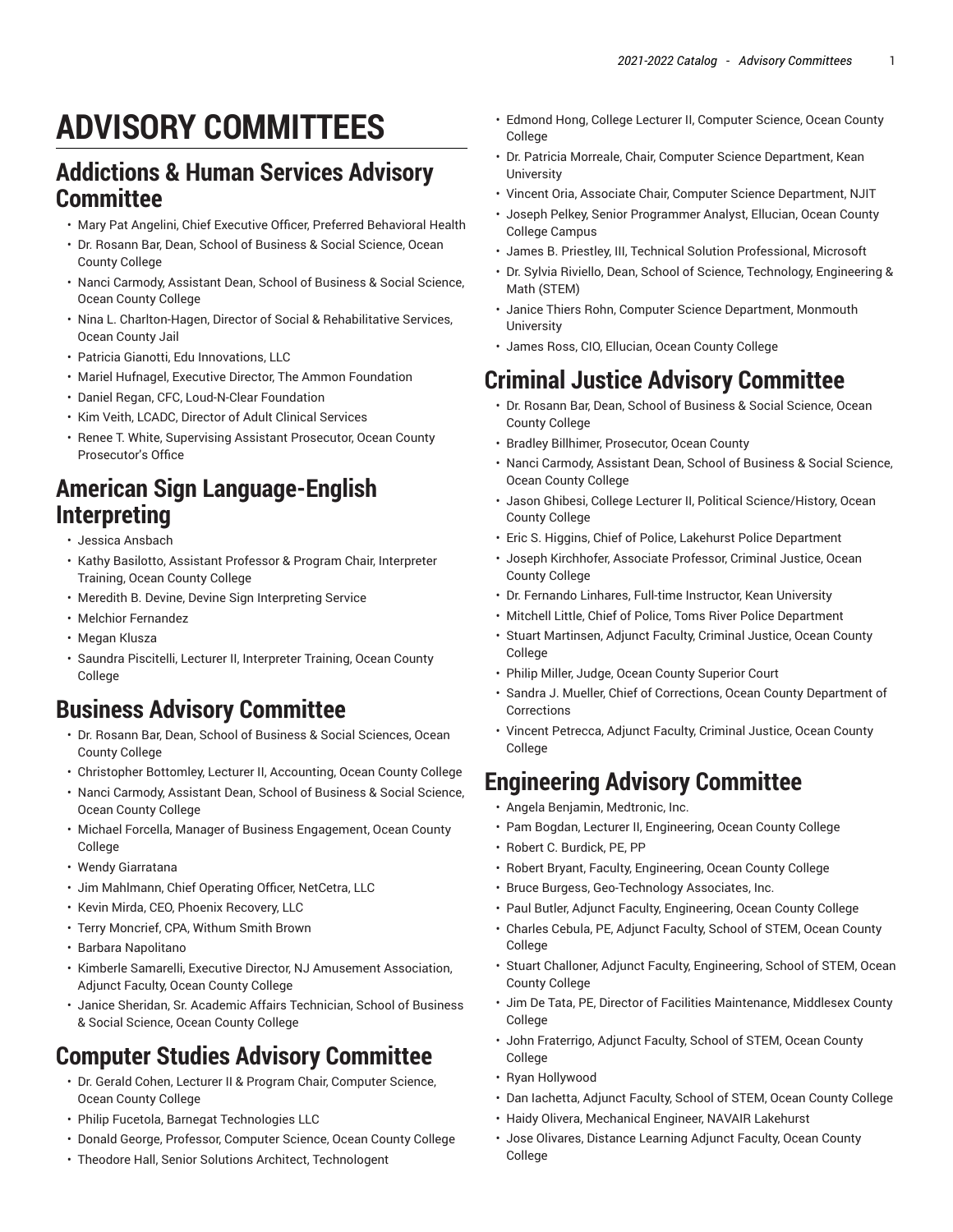- Dr. Sylvia Riviello, Dean, STEM School, Ocean County College
- Neil Schiller, Faculty, Engineering, School of STEM, Ocean County College

#### **Fine & Performing Arts Advisory Committee**

- Dr. Elizabeth Brierley, Associate Professor, Speech & Theater, Ocean County College
- Paul Chalakani, College Lecturer II, Speech & Theater, Ocean County College
- Anthony Ciccotelli, Theatre Arts Instructor, Ocean County Vocational Technical School, Performing Arts Academy
- Nicole Clark
- Jennifer Greenberg, Moment to Moment Theatre Company
- Mr. Charlie and Mrs. Bobbe Philip
- Heidi Sheridan, Dean, School of Arts & Humanities, Ocean County College

## **Fire Science Advisory Committee**

- Maureen Alexander
- Dr. Rosann Bar, Dean, School of Business & Social Sciences, Ocean County College
- Craig Bierbaum, President, Ultimate Protection Group
- Nanci Carmody, Assistant Dean, School of Business & Social Science, Ocean County College
- Maris G. Gabliks, Cooperative Fire Specialist, US Forest Service
- Lt. Gerald J. Moroney, Jackson Fire Department, Ocean County College
- Daniel P. Mulligan, Chief Fire Marshall, Ocean County Fire Marshall's **Office**
- Chad Sexton, Lecturer II, Social Work, Ocean County College

## **Health & Human Performance Advisory Committee**

- Dr. Rosann Bar, Dean, School of Business & Social Sciences, Ocean County College
- Nanci Carmody, Assistant Dean, School of Business & Social Science, Ocean County College
- Scott Heilman, Assistant Professor, Health and Human Performance, School of Business & Social Science, Ocean County College,
- Daniel Regenye, Ocean County Public Health Department
- Scott Royer, Athletic Trainer, Ocean County College
- Janice Sheridan, Sr. Academic Affairs Technician, School of Business & Social Science, Ocean County College
- Tonja Werkman, Director of Clinical Services, Pinnacle

#### **Hospitality Recreation & Tourism Management**

- Paul Atlero, Bubbakoos, Wall
- Jeffrey Altstadter, Asst. Director, Public Relations & Media, US Golf Association
- Rosann Bar, Dean, School of Business & Social Science, Ocean County College
- Sean Bips, Lecturer II, Business Studies, Ocean County College
- Nanci Carmody, Assistant Dean, School of Business & Social Science, Ocean County College
- Katherine Dillon, Associate Professor, Business Studies, Ocean County College
- Samantha Dimmick, Human Resources Supervisor, Six Flags Great Adventure
- Dana Lancellotti, Director of Business Development & Tourism, Ocean County
- Courtney Mattsson, General Manager, Days Hotel
- Kimerle Samarelli, Executive Director, NJ Amusement Association
- Lia Santoro, Director of Sales & Marketing, Holiday Inn
- Janice Sheridan, Sr. Academic Affairs Technician, School of Business & Social Sciences, Ocean County College
- Robin Ware, COO, Hotels at Home

#### **Media and Communications Advisory Committee**

- Tom DeAngelis, Producer/Director, The Production House, LLC
- Jeremy Dusza
- Richard Fallon, Assistant Professor, Photography, School of Arts & Humanities, Ocean County College
- Heidi Sheridan, Dean School of Arts & Humanities, Ocean County College
- Glenn Jones
- Lee Kobus, Lecturer II, Broadcast Production, Ocean County College
- Tom Mongelli
- Ethan Noble, Media Instructor, Jackson High School, News Bureau Chief, Towns Square Media
- Howard Polenberg, Photography Instructor, Ocean County Vocational Technical School
- Lindsay Rassman, OCC Alumnus, Associate Digital Producer, NJTV News
- Dorothy Shaffer, Editor, Hospitality Technology (HT)

## **Nursing Advisory Committee**

- Cynthia Basile, Director of Education, Barnabas Behavioral Health Center
- Jean Candela, Director of Education, Community Medical Center
- Sheri Cleaves, Monmouth Medical Center Southern Campus
- Mary Fennessy, Director of Program Services, Ocean County College
- Juvy Ferriols, Lecturer II, Nursing, Ocean County College
- Marie Foley-Danecker, Chief Nursing Executive, Ocean Medical Center
- Ellen Dering
- Mary Susan Gill, Lecturer II, Nursing, Ocean County College
- Barbara Hayles, Lecturer II, Nursing, Ocean County College
- Maryann Kaufmann, Nursing Skills and Student Retention Specialist, Ocean County College
- Dawn Kozlowski, Kean University
- Tamila Purpuro, Lecturer II, Nursing, Ocean County College
- Joanne Ryan, Bartley Healthcare
- Dr. Elizabeth Stevenson, Assistant Dean of Nursing, Ocean County College
- Noelle Stiles
- Jacqueline Thompson, Genesis Healthcare Southern Ocean Center